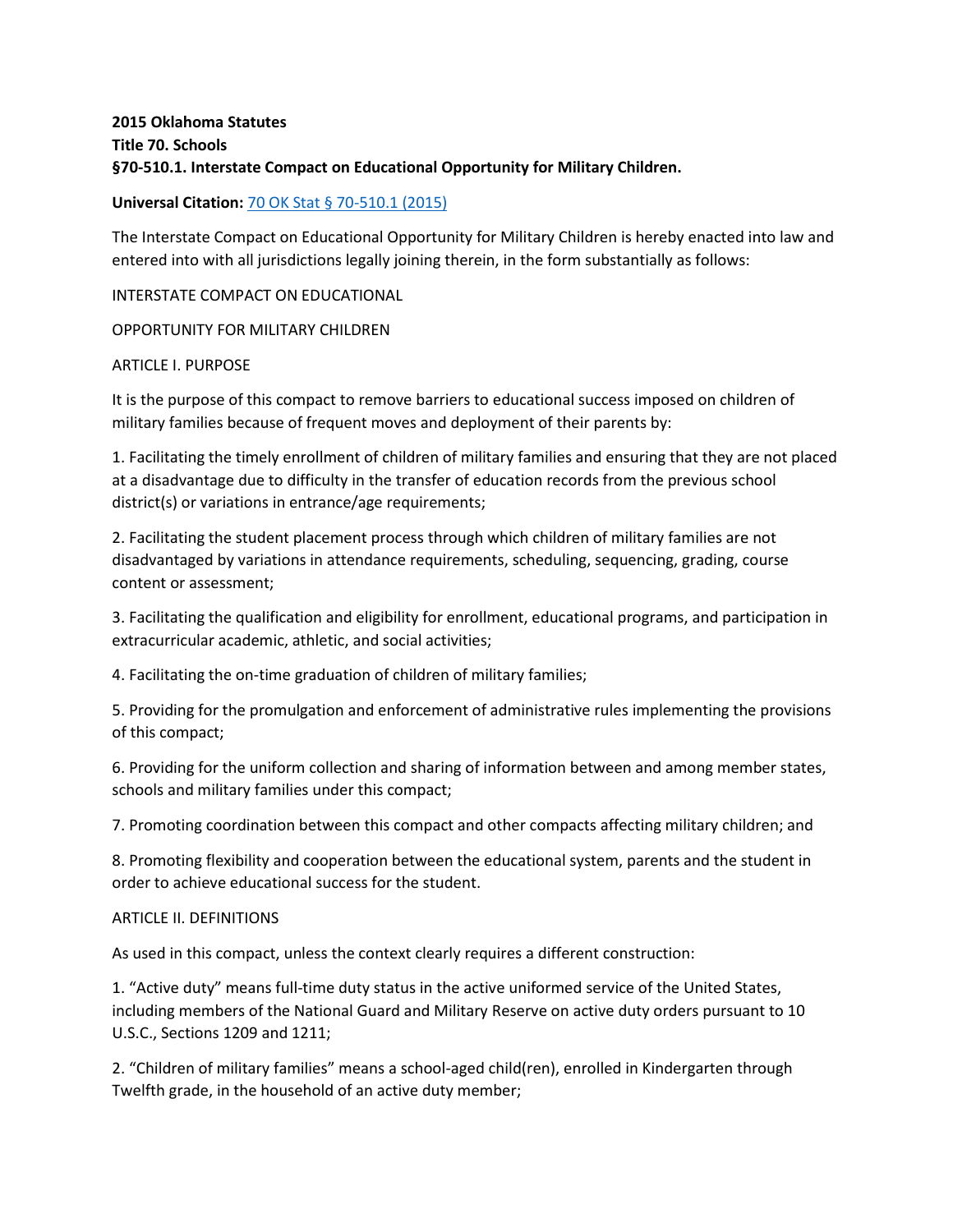3. "Compact commissioner" means the voting representative of each compacting state appointed pursuant to Article VIII of this Compact;

4. "Deployment" means the period one (1) month prior to the service members' departure from their home station on military orders though six (6) months after return to their home station;

5. "Education(al) records" means those official records, files, and data directly related to a student and maintained by the school or local education agency including, but not limited to, records encompassing all the material kept in the student's cumulative folder such as general identifying data, records of attendance and of academic work completed, records of achievement and results of evaluative tests, health data, disciplinary status, test protocols, and individualized education programs;

6. "Extracurricular activities" means a voluntary activity sponsored by the school or local education agency or an organization sanctioned by the local education agency. Extracurricular activities include, but are not limited to, preparation for and involvement in public performances, contests, athletic competitions, demonstrations, displays, and club activities;

7. "Interstate Commission on Educational Opportunity for Military Children" means the commission that is created under Article IX of this compact, which is generally referred to as Interstate Commission;

8. "Local education agency" means a public authority legally constituted by the state as an administrative agency to provide control of and direction for Kindergarten through Twelfth grade public educational institutions;

9. "Member state" means a state that has enacted this compact;

10. "Military installation" means a base, camp, post, station, yard, center, homeport facility for any ship, or other activity under the jurisdiction of the Department of Defense, including any leased facility, which is located within any of the several states, the District of Columbia, the Commonwealth of Puerto Rico, the U.S. Virgin Islands, Guam, American Samoa, the Northern Mariana Islands and any other U.S. Territory. Such term does not include any facility used primarily for civil works, rivers and harbors projects, or flood control projects;

11. "Nonmember state" means a state that has not enacted this compact;

12. "Receiving state" means the state to which a child of a military family is sent, brought, or caused to be sent or brought;

13. "Rule" means a written statement by the Interstate Commission promulgated pursuant to Article XII of this compact that is of general applicability, implements, interprets or prescribes a policy or provision of the compact, or an organizational, procedural, or practice requirement of the Interstate Commission, and has the force and effect of administrative rules in a member state, and includes the amendment, repeal, or suspension of an existing rule;

14. "Sending state" means the state from which a child of a military family is sent, brought, or caused to be sent or brought;

15. "State" means a state of the United States, the District of Columbia, the Commonwealth of Puerto Rico, the U.S. Virgin Islands, Guam, American Samoa, the Northern Mariana Islands and any other U.S. Territory;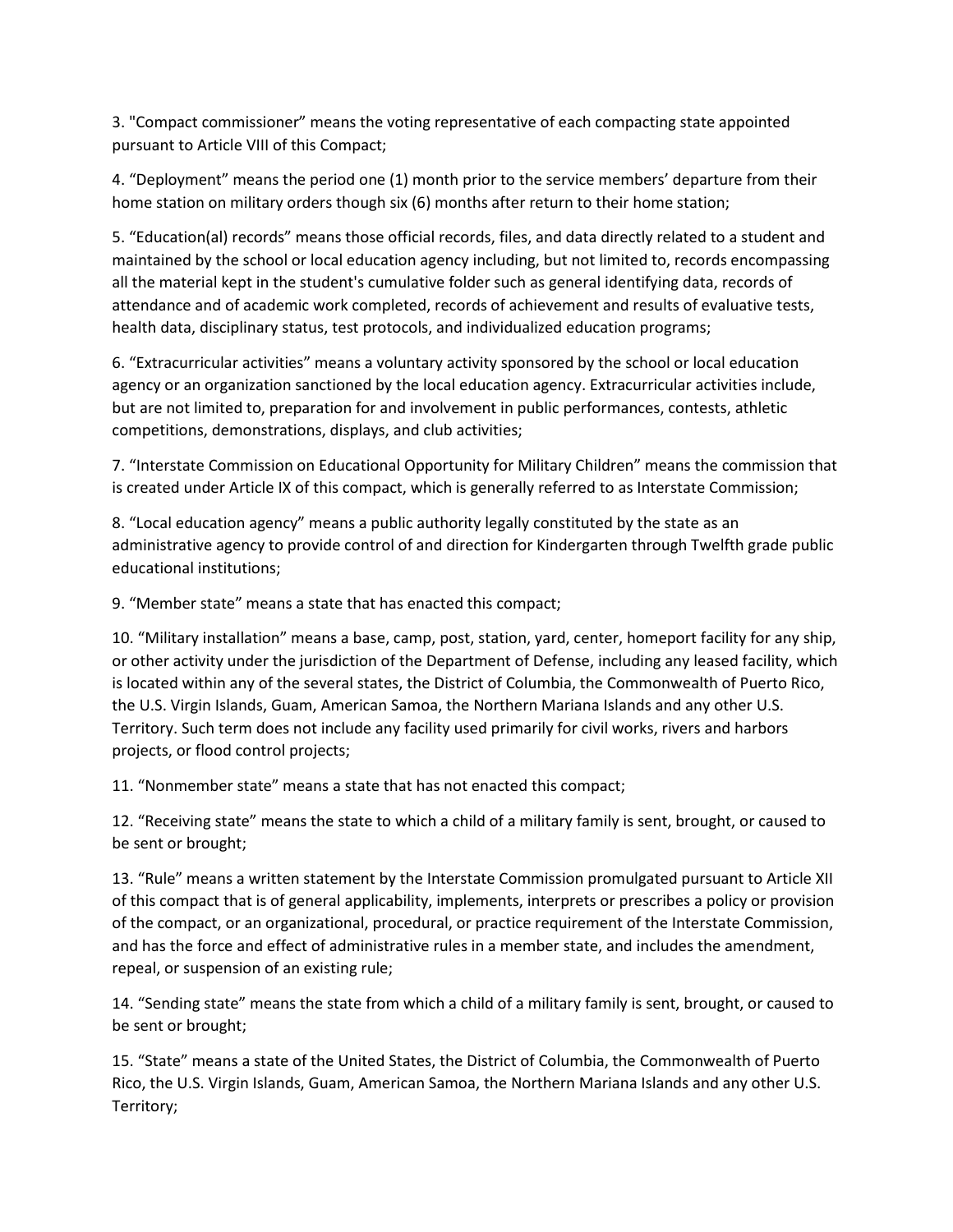16. "Student" means the child of a military family for whom the local education agency receives public funding and who is formally enrolled in Kindergarten through Twelfth grade;

17. "Transition" means:

a.the formal and physical process of transferring from school to school, or

b.the period of time in which a student moves from one school in the sending state to another school in the receiving state;

18. "Uniformed service(s)" means the Army, Navy, Air Force, Marine Corps, Coast Guard as well as the Commissioned Corps of the National Oceanic and Atmospheric Administration, and Public Health Services; and

19. "Veteran" means a person who served in the uniformed services and who was discharged or released therefrom under conditions other than dishonorable.

#### ARTICLE III. APPLICABILITY

A. Except as otherwise provided in subsection B of this article, this compact shall apply to the children of:

1. Active duty members of the uniformed services as defined in this compact, including members of the National Guard and Military Reserve on active duty orders pursuant to 10 U.S.C., Sections 1209 and 1211;

2. Members or veterans of the uniformed services who are severely injured and medically discharged or retired for a period of one (1) year after medical discharge or retirement; and

3. Members of the uniformed services who die on active duty or as a result of injuries sustained on active duty for a period of one (1) year after death.

B. The provisions of this interstate compact shall only apply to local education agencies as defined in this compact.

C. The provisions of this compact shall not apply to the children of:

1. Inactive members of the National Guard and Military Reserves;

2. Members of the uniformed services now retired, except as provided in subsection A of this article;

3. Veterans of the uniformed services, except as provided in subsection A of this article; and

4. Other United States Department of Defense personnel and other federal agency civilian and contract employees not defined as active duty members of the uniformed services.

#### ARTICLE IV. EDUCATIONAL RECORDS AND ENROLLMENT

A. Unofficial or "hand-carried" education records - In the event that official education records cannot be released to the parents for the purpose of transfer, the custodian of the records in the sending state shall prepare and furnish to the parent a complete set of unofficial educational records containing uniform information as determined by the Interstate Commission. Upon receipt of the unofficial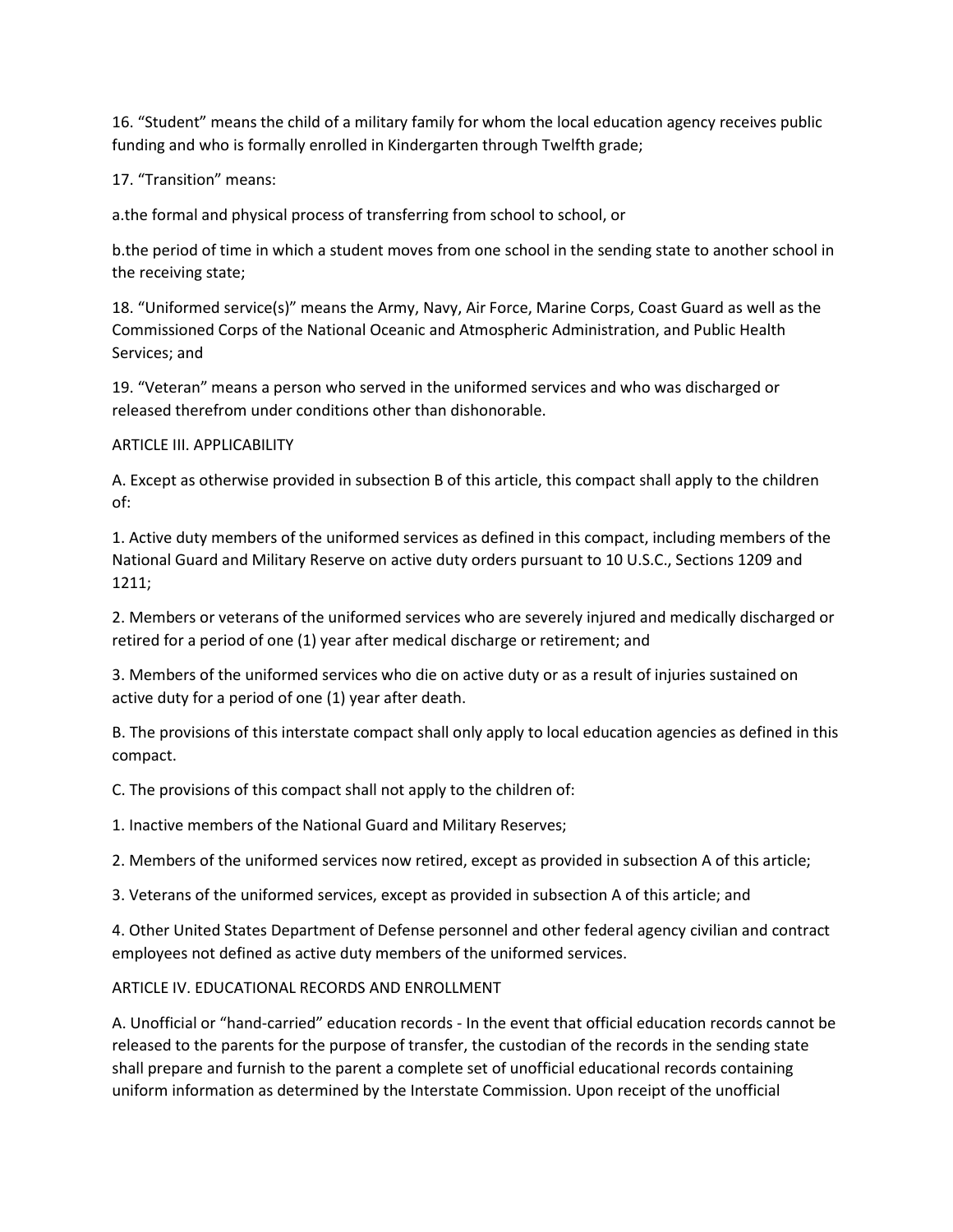education records by a school in the receiving state, the school shall enroll and appropriately place the student based on the information provided in the unofficial records pending validation by the official records, as quickly as possible.

B. Official education records/transcripts - Simultaneously with the enrollment and conditional placement of the student, the school in the receiving state shall request the student's official education record from the school in the sending state. Upon receipt of this request, the school in the sending state will process and furnish the official education records to the school in the receiving state within ten (10) days or within such time as is reasonably determined under the rules promulgated by the Interstate Commission.

C. Immunizations - Compacting states shall give thirty (30) days from the date of enrollment or within such time as is reasonably determined under the rules promulgated by the Interstate Commission, for students to obtain any immunization(s) required by the receiving state. For a series of immunizations, initial vaccinations must be obtained within thirty (30) days or within such time as is reasonably determined under the rules promulgated by the Interstate Commission.

D. Kindergarten and First grade entrance age - Students shall be allowed to continue their enrollment at grade level in the receiving state commensurate with their grade level (including Kindergarten) from a local education agency in the sending state at the time of transition, regardless of age. A student that has satisfactorily completed the prerequisite grade level in the local education agency in the sending state shall be eligible for enrollment in the next highest grade level in the receiving state, regardless of age. A student transferring after the start of the school year in the receiving state shall enter the school in the receiving state on their validated level from an accredited school in the sending state.

# ARTICLE V. PLACEMENT AND ATTENDANCE

A. Course placement - When the student transfers before or during the school year, the receiving state school shall initially honor placement of the student in educational courses based on the student's enrollment in the sending state school and/or educational assessments conducted at the school in the sending state if the courses are offered. Course placement includes, but is not limited to, Honors, International Baccalaureate, Advanced Placement, vocational, technical and career pathway courses. Continuing the student's academic program from the previous school and promoting placement in academically and career challenging courses should be paramount when considering placement. This does not preclude the school in the receiving state from performing subsequent evaluations to ensure appropriate placement and continued enrollment of the student in the course(s).

B. Educational program placement - The receiving state school shall initially honor placement of the student in educational programs based on current educational assessments conducted at the school in the sending state or participation/placement in like programs in the sending state. Such programs shall include, but are not limited to:

#### 1. Gifted and talented programs; and

2. English as a second language (ESL).

This does not preclude the school in the receiving state from performing subsequent evaluations to ensure appropriate placement of the student.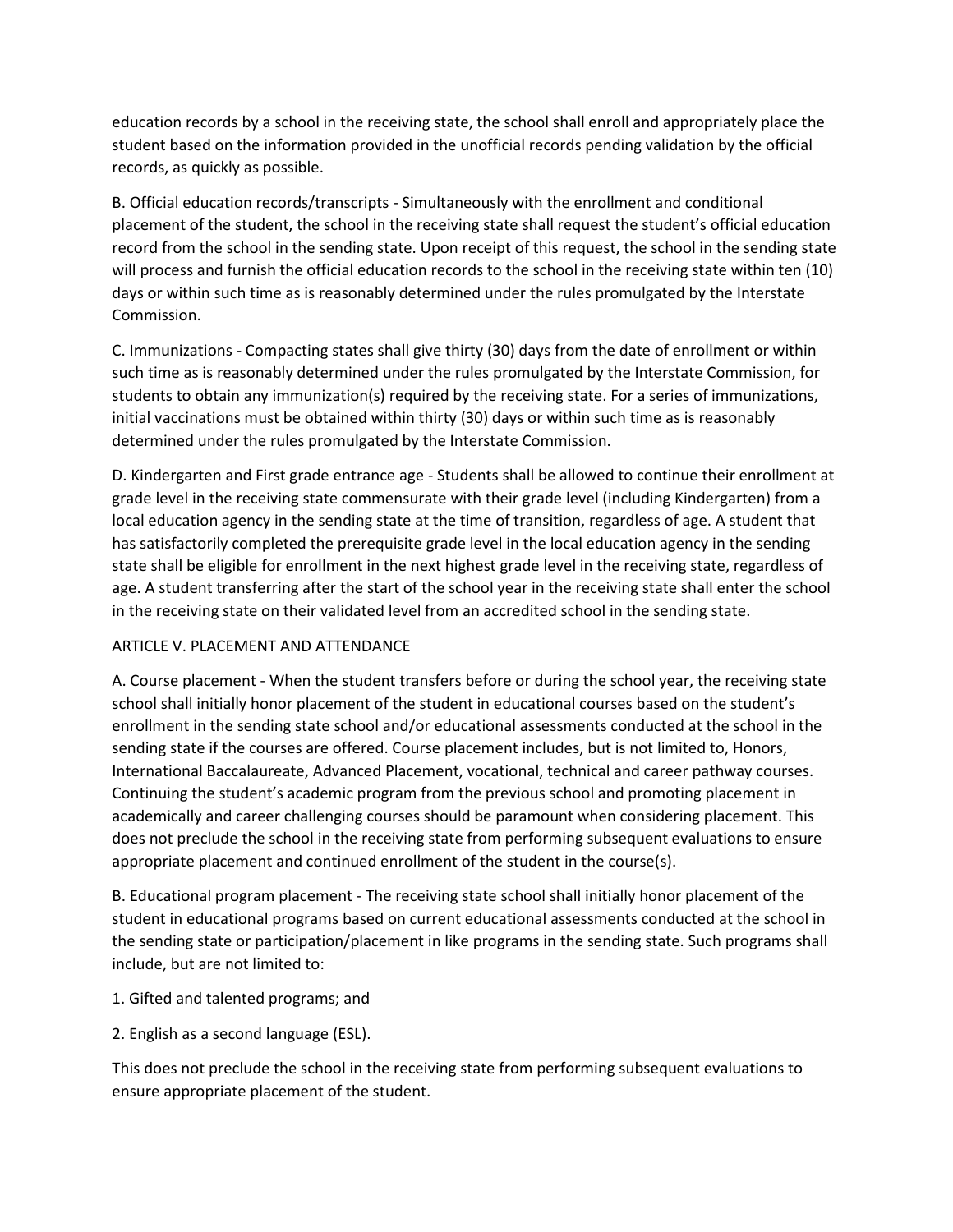## C. Special education services.

1. In compliance with the federal requirements of the Individuals with Disabilities Education Act (IDEA), 20 U.S.C.A., Section 1400 et seq., the receiving state shall initially provide comparable services to a student with disabilities based on his/her current individualized education program (IEP).

2. In compliance with the requirements of Section 504 of the Rehabilitation Act, 29 U.S.C.A., Section 794, and with Title II of the Americans with Disabilities Act, 42 U.S.C.A., Sections 12131 through 12165, the receiving state shall make reasonable accommodations and modifications to address the needs of incoming students with disabilities, subject to an existing 504 or Title II Plan, to provide the student with equal access to education.

This does not preclude the school in the receiving state from performing subsequent evaluations to ensure appropriate placement of the student.

D. Placement flexibility - Local education agency administrative officials shall have flexibility in waiving course/program prerequisites, or other preconditions for placement in courses/programs offered under the jurisdiction of the local education agency.

E. Absence as related to deployment activities - A student whose parent or legal guardian is an active duty member of the uniformed services, as defined by the compact, and has been called to duty for, is on leave from, or immediately returned from deployment to a combat zone or combat support posting, shall be granted additional excused absences at the discretion of the local education agency superintendent to visit with his or her parent or legal guardian relative to such leave or deployment of the parent or guardian.

# ARTICLE VI. ELIGIBILITY

A. Eligibility for enrollment.

1. Special power of attorney, relative to the guardianship of a child of a military family and executed under applicable law shall be sufficient for the purposes of enrollment and all other actions requiring parental participation and consent.

2. A local education agency shall be prohibited from charging local tuition to a transitioning military child placed in the care of a noncustodial parent or other person standing in loco parentis who lives in a jurisdiction other than that of the custodial parent.

3. A transitioning military child, placed in the care of a noncustodial parent or other person standing in loco parentis who lives in a jurisdiction other than that of the custodial parent, may continue to attend the school in which he/she was enrolled while residing with the custodial parent.

B. Eligibility for extracurricular participation - State and local education agencies shall facilitate the opportunity for transitioning military children's inclusion in extracurricular activities, regardless of application deadlines, to the extent they are otherwise qualified.

#### ARTICLE VII. GRADUATION

A. In order to facilitate the on-time graduation of children of military families, states and local education agencies shall incorporate the following procedures: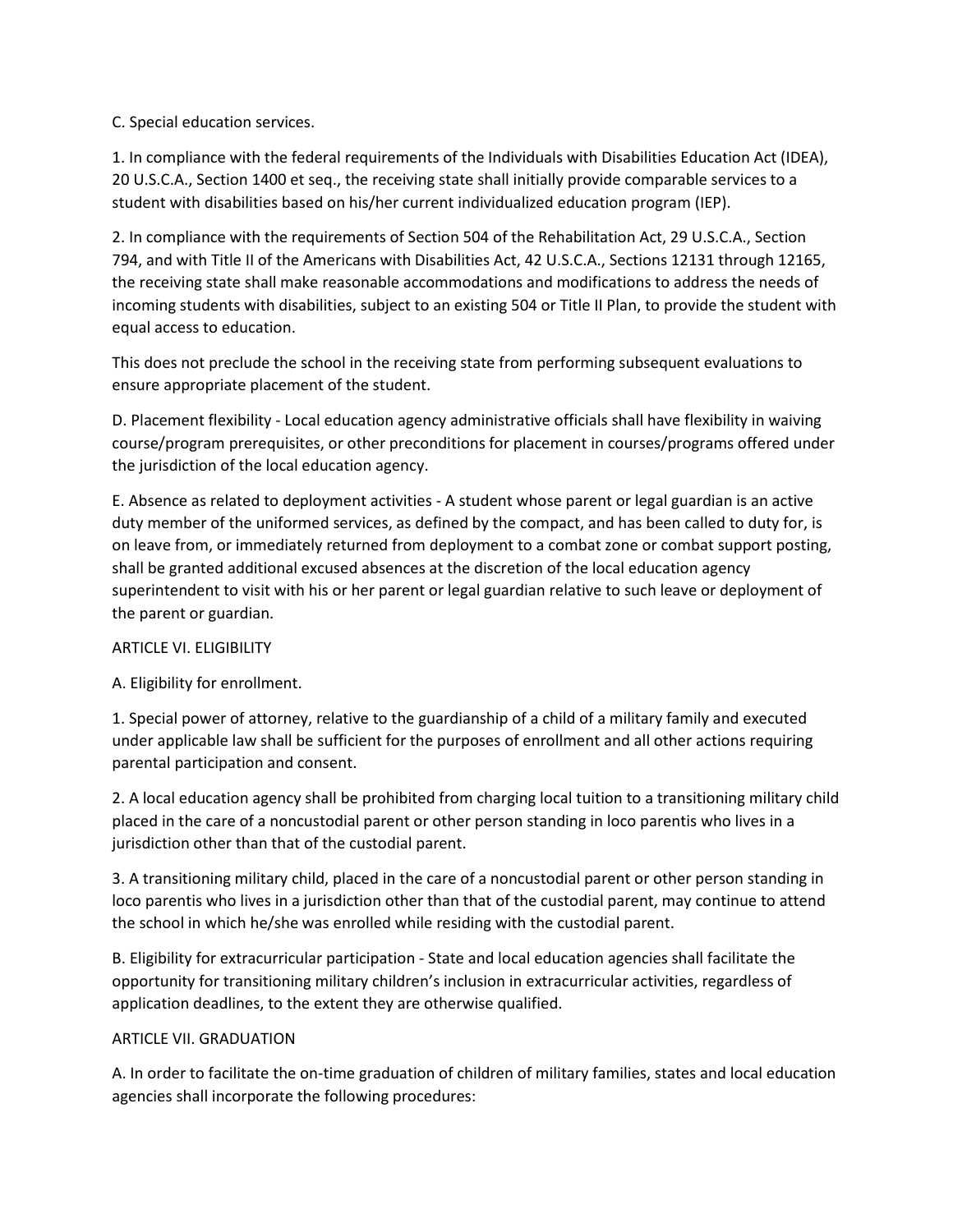1. Waiver requirements - Local education agency administrative officials shall waive specific courses required for graduation if similar course work has been satisfactorily completed in another local education agency or shall provide reasonable justification for denial. Should a waiver not be granted to a student who would qualify to graduate from the sending school, the local education agency shall provide an alternative means of acquiring required coursework so that graduation may occur on time.

2. Exit exams - States shall accept:

a.exit or end-of-course exams required for graduation from the sending state,

b.national norm-referenced achievement tests, or

c.alternative testing in lieu of testing requirements for graduation in the receiving state.

In the event the above alternatives cannot be accommodated by the receiving state for a student transferring in his or her Senior year, then the provisions of subsection B of this article shall apply.

B. Transfers during Senior year - Should a military student transferring at the beginning or during his or her Senior year be ineligible to graduate from the receiving local education agency after all alternatives have been considered, the sending and receiving local education agencies shall ensure the receipt of a diploma from the sending local education agency, if the student meets the graduation requirements of the sending local education agency. In the event that one of the states in question is not a member of this compact, the member state shall use best efforts to facilitate the on-time graduation of the student in accordance with subsection A of this article and this subsection.

## ARTICLE VIII. STATE COORDINATION

A. Each member state shall, through the creation of a State Council or use of an existing body or board, provide for the coordination among its agencies of government, local education agencies and military installations concerning the state's participation in, and compliance with, this compact and Interstate Commission activities. While each member state may determine the membership of its own State Council, its membership must include at least:

- 1. The State Superintendent of Public Instruction;
- 2. The superintendent of a school district with a high concentration of military children;
- 3. A representative from a military installation;

4. One representative each from the legislative and executive branches of government; and

5. Other offices and stakeholder groups the State Council deems appropriate.

B. A member state that does not have a school district deemed to contain a high concentration of military children may appoint a superintendent from another school district to represent local education agencies on the State Council.

C. The State Council of each member state shall appoint or designate a military family education liaison to assist military families and the state in facilitating the implementation of this compact.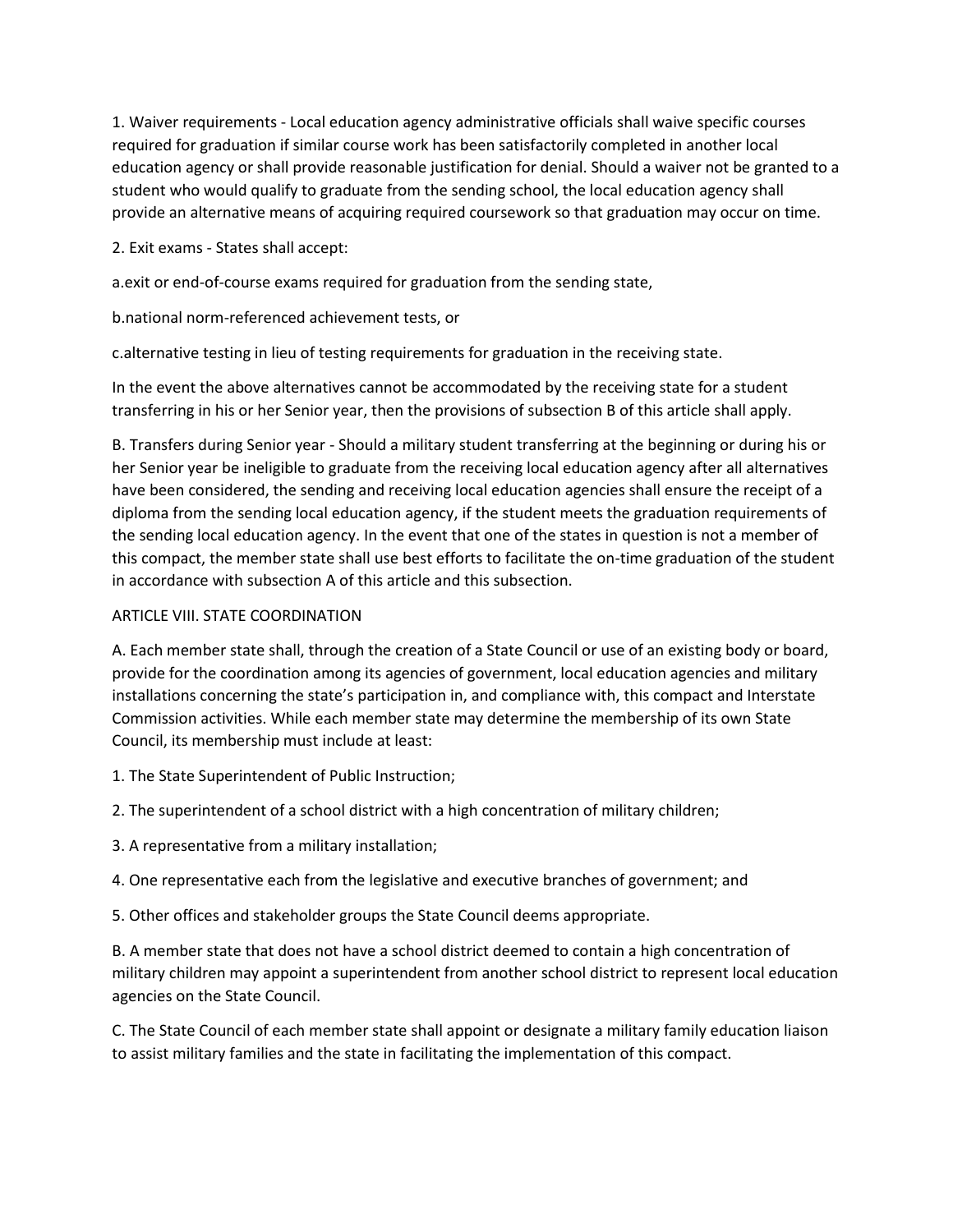D. The compact commissioner responsible for the administration and management of the state's participation in the compact shall be appointed by the Governor or as otherwise determined by each member state.

E. The compact commissioner and the military family education liaison designated herein shall be ex officio members of the State Council, unless either is already a full voting member of the State Council.

#### ARTICLE IX. INTERSTATE COMMISSION ON

## EDUCATIONAL OPPORTUNITY FOR MILITARY CHILDREN

The member states hereby create the "Interstate Commission on Educational Opportunity for Military Children". The activities of the Interstate Commission are the formation of public policy and are a discretionary state function. The Interstate Commission shall:

1. Be a body corporate and joint agency of the member states and shall have all the responsibilities, powers and duties set forth herein, and such additional powers as may be conferred upon it by a subsequent concurrent action of the respective Legislatures of the member states in accordance with the terms of this compact;

2. Consist of one Interstate Commission voting representative from each member state who shall be that state's compact commissioner.

a.Each member state represented at a meeting of the Interstate Commission is entitled to one vote.

b.A majority of the total member states shall constitute a quorum for the transaction of business, unless a larger quorum is required by the bylaws of the Interstate Commission.

c.A representative shall not delegate a vote to another member state. In the event the compact commissioner is unable to attend a meeting of the Interstate Commission, the Governor or State Council may delegate voting authority to another person from their state for a specified meeting.

d.The bylaws may provide for meetings of the Interstate Commission to be conducted by telecommunication or electronic communication;

3. Consist of ex officio, nonvoting representatives who are members of interested organizations. Such ex officio members, as defined in the bylaws, may include, but not be limited to, members of the representative organizations of military family advocates, local education agency officials, parent and teacher groups, the United States Department of Defense, the Education Commission of the States, the Interstate Agreement on the Qualification of Educational Personnel and other interstate compacts affecting the education of children of military members;

4. Meet at least once each calendar year. The chairperson may call additional meetings and, upon the request of a simple majority of the member states, shall call additional meetings;

5. Establish an executive committee, whose members shall include the officers of the Interstate Commission and such other members of the Interstate Commission as determined by the bylaws. Members of the executive committee shall serve one-year terms. Members of the executive committee shall be entitled to one vote each. The executive committee shall have the power to act on behalf of the Interstate Commission, with the exception of rulemaking, during periods when the Interstate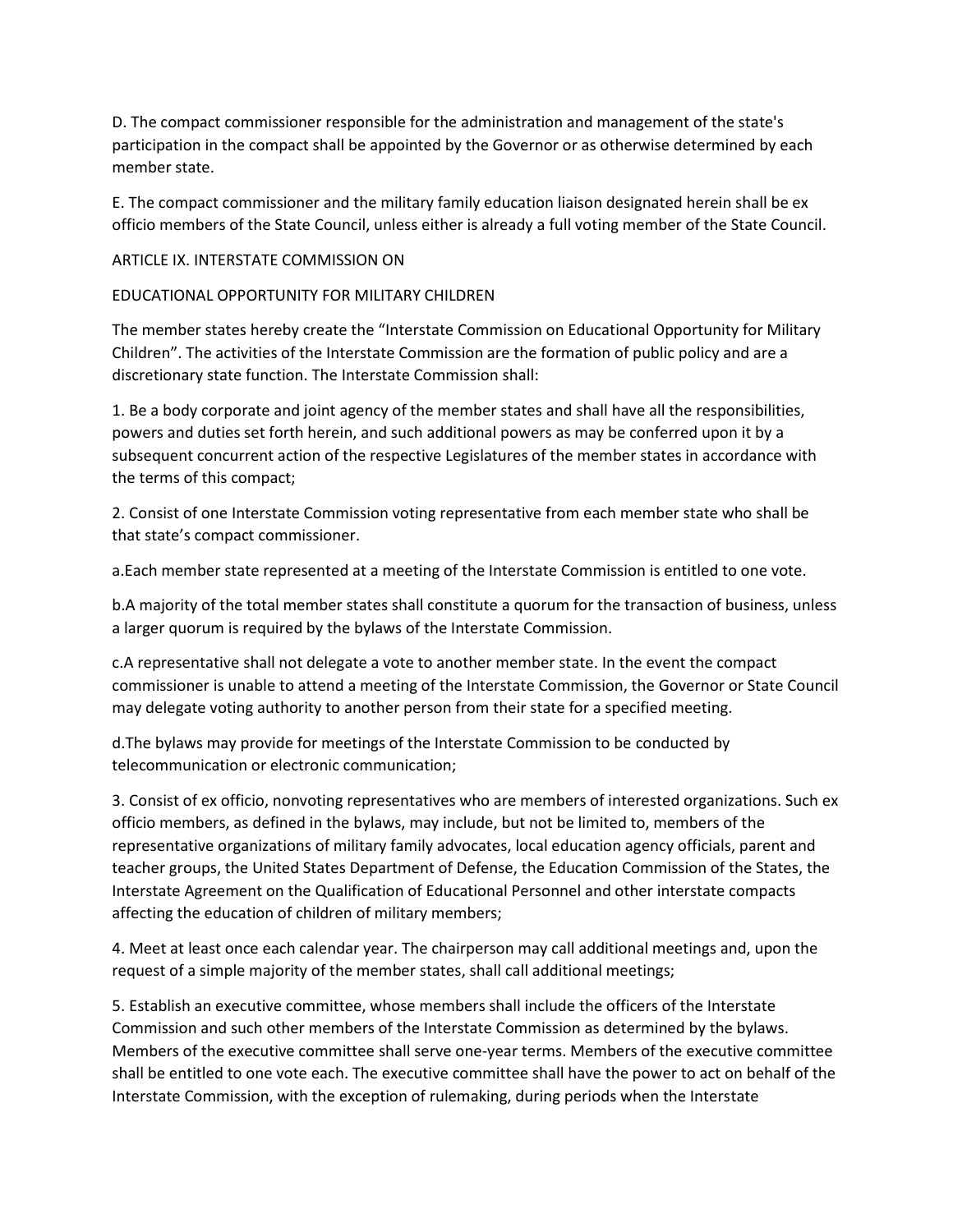Commission is not in session. The executive committee shall oversee the day-to-day activities of the administration of the compact including enforcement and compliance with the provisions of the compact, its bylaws and rules, and other such duties as deemed necessary. The United States Department of Defense shall serve as an ex officio, nonvoting member of the executive committee;

6. Establish bylaws and rules that provide for conditions and procedures under which the Interstate Commission shall make its information and official records available to the public for inspection or copying. The Interstate Commission may exempt from disclosure information or official records to the extent they would adversely affect personal privacy rights or proprietary interests;

7. Public notice shall be given by the Interstate Commission of all meetings, and all meetings shall be open to the public, except as set forth in the rules or as otherwise provided in the compact. The Interstate Commission and its committees may close a meeting, or portion thereof, where it determines by two-thirds (2/3) vote that an open meeting would be likely to:

a.relate solely to the Interstate Commission's internal personnel practices and procedures,

b.disclose matters specifically exempted from disclosure by federal and state statute,

c.disclose trade secrets or commercial or financial information which is privileged or confidential,

d.involve accusing a person of a crime, or formally censuring a person,

e.disclose information of a personal nature where disclosure would constitute a clearly unwarranted invasion of personal privacy,

f.disclose investigative records compiled for law enforcement purposes, or

g.specifically relate to the Interstate Commission's participation in a civil action or other legal proceeding;

8. For a meeting, or portion of a meeting, closed pursuant to this provision, the Interstate Commission's legal counsel or designee shall certify that the meeting may be closed and shall reference each relevant exemptible provision. The Interstate Commission shall keep minutes which shall fully and clearly describe all matters discussed in a meeting and shall provide a full and accurate summary of actions taken, and the reasons therefor, including a description of the views expressed and the record of a roll call vote. All documents considered in connection with an action shall be identified in such minutes. All minutes and documents of a closed meeting shall remain under seal, subject to release by a majority vote of the Interstate Commission;

9. The Interstate Commission shall collect standardized data concerning the educational transition of the children of military families under this compact as directed through its rules which shall specify the data to be collected, the means of collection and data exchange and reporting requirements. Such methods of data collection, exchange and reporting shall, insofar as is reasonably possible, conform to current technology and coordinate its information functions with the appropriate custodian of records as identified in the bylaws and rules; and

10. The Interstate Commission shall create a process that permits military officials, education officials and parents to inform the Interstate Commission if and when there are alleged violations of the compact or its rules or when issues subject to the jurisdiction of the compact or its rules are not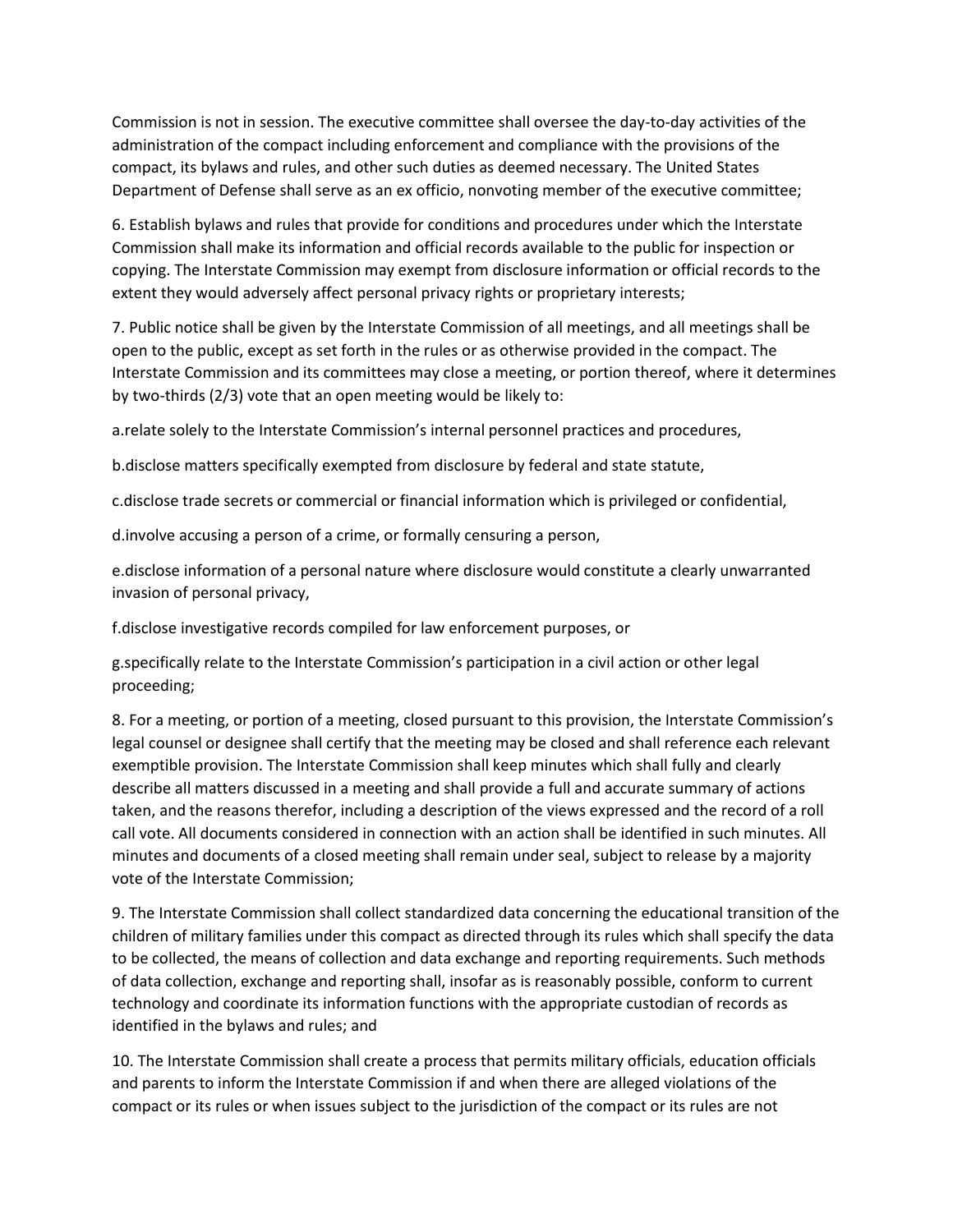addressed by the state or local education agency. This section shall not be construed to create a private right of action against the Interstate Commission or any member state.

ARTICLE X. POWERS AND DUTIES

OF THE INTERSTATE COMMISSION

The Interstate Commission shall have the following powers:

1. To provide for dispute resolution among member states;

2. To promulgate rules and take all necessary actions to effect the goals, purposes and obligations as enumerated in this compact. The rules shall have the force and effect of administrative rules and shall be binding in the compact states to the extent and in the manner provided in this compact;

3. To issue, upon request of a member state, advisory opinions concerning the meaning or interpretation of the interstate compact, its bylaws, rules and actions;

4. To enforce compliance with the compact provisions, the rules promulgated by the Interstate Commission, and the bylaws, using all necessary and proper means including, but not limited to, the use of judicial process;

5. To establish and maintain offices which shall be located within one or more of the member states;

6. To purchase and maintain insurance and bonds;

7. To borrow, accept, hire or contract for services of personnel;

8. To establish and appoint committees including, but not limited to, an executive committee as required by paragraph 5 of Article IX, which shall have the power to act on behalf of the Interstate Commission in carrying out its powers and duties hereunder;

9. To elect or appoint such officers, attorneys, employees, agents, or consultants, and to fix their compensation, define their duties and determine their qualifications; and to establish the Interstate Commission's personnel policies and programs relating to conflicts of interest, rates of compensation, and qualifications of personnel;

10. To accept any and all donations and grants of money, equipment, supplies, materials, and services, and to receive, utilize, and dispose of it;

11. To lease, purchase, accept contributions or donations of, or otherwise to own, hold, improve or use any property, real, personal, or mixed;

12. To sell, convey, mortgage, pledge, lease, exchange, abandon, or otherwise dispose of any property, real, personal or mixed;

13. To establish a budget and make expenditures;

14. To adopt a seal and bylaws governing the management and operation of the Interstate Commission;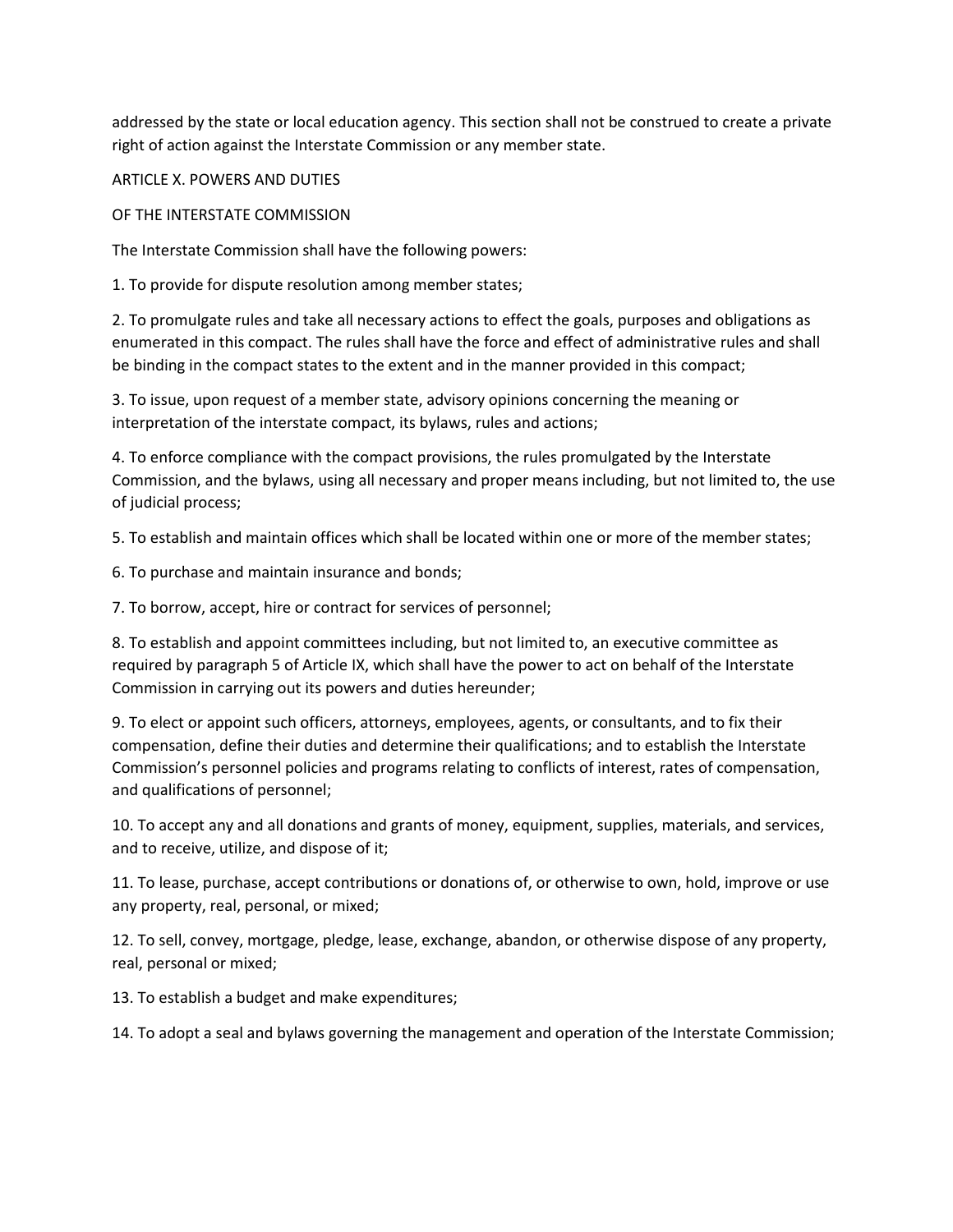15. To report annually to the Legislatures, Governors, judiciary, and State Councils of the member states concerning the activities of the Interstate Commission during the preceding year. Such reports shall also include any recommendations that may have been adopted by the Interstate Commission;

16. To coordinate education, training and public awareness regarding the compact, its implementation and operation for officials and parents involved in such activity;

17. To establish uniform standards for the reporting, collecting and exchanging of data;

18. To maintain corporate books and records in accordance with the bylaws;

19. To perform such functions as may be necessary or appropriate to achieve the purposes of this compact; and

20. To provide for the uniform collection and sharing of information between and among member states, schools and military families under this compact.

#### ARTICLE XI. ORGANIZATION AND

#### OPERATION OF THE INTERSTATE COMMISSION

A. The Interstate Commission shall, by a majority of the members present and voting, within twelve (12) months after the first Interstate Commission meeting, adopt bylaws to govern its conduct as may be necessary or appropriate to carry out the purposes of the compact including, but not limited to:

1. Establishing the fiscal year of the Interstate Commission;

2. Establishing an executive committee and such other committees as may be necessary;

3. Providing for the establishment of committees and for governing any general or specific delegation of authority or function of the Interstate Commission;

4. Providing reasonable procedures for calling and conducting meetings of the Interstate Commission and ensuring reasonable notice of each such meeting;

5. Establishing the titles and responsibilities of the officers and staff of the Interstate Commission;

6. Providing a mechanism for concluding the operations of the Interstate Commission and the return of surplus funds that may exist upon the termination of the compact after the payment and reserving of all of its debts and obligations; and

7. Providing "start-up" rules for initial administration of the compact.

B. The Interstate Commission shall, by a majority of the members, elect annually from among its members a chairperson, a vice-chairperson, and a treasurer, each of whom shall have such authority and duties as may be specified in the bylaws. The chairperson or, in the chairperson's absence or disability, the vice-chairperson, shall preside at all meetings of the Interstate Commission. The officers so elected shall serve without compensation or remuneration from the Interstate Commission; provided that, subject to the availability of budgeted funds, the officers shall be reimbursed for ordinary and necessary costs and expenses incurred by them in the performance of their responsibilities as officers of the Interstate Commission.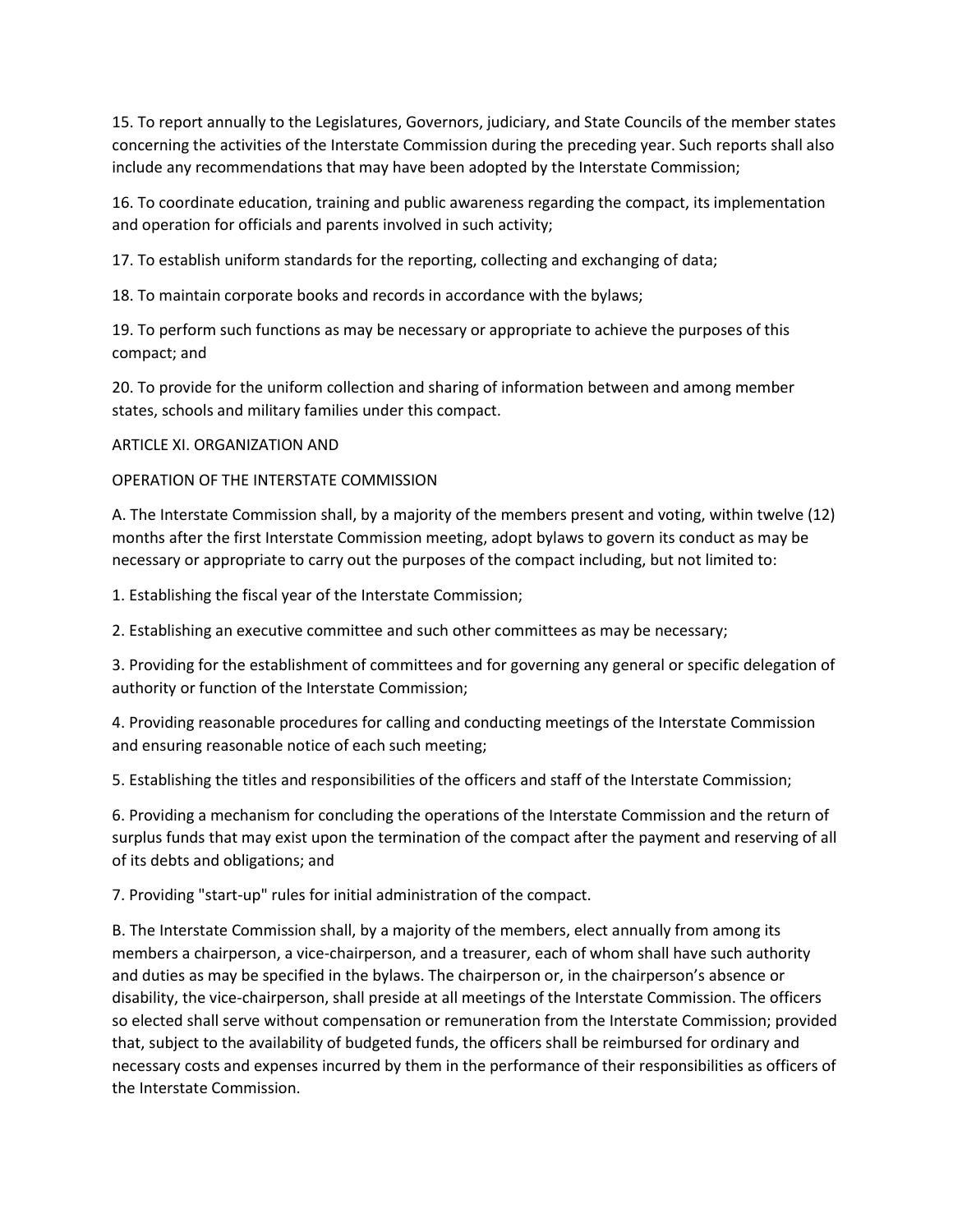C. Executive committee, officers, and personnel.

1. The executive committee shall have such authority and duties as may be set forth in the bylaws including, but not limited to:

a.managing the affairs of the Interstate Commission in a manner consistent with the bylaws and purposes of the Interstate Commission,

b.overseeing an organizational structure within, and appropriate procedures for the Interstate Commission to provide for the creation of rules, operating procedures, and administrative and technical support functions, and

c.planning, implementing, and coordinating communications and activities with other state, federal and local government organizations in order to advance the goals of the Interstate Commission.

2. The executive committee may, subject to the approval of the Interstate Commission, appoint or retain an executive director for such period, upon such terms and conditions and for such compensation, as the Interstate Commission may deem appropriate. The executive director shall serve as secretary to the Interstate Commission, but shall not be a member of the Interstate Commission. The executive director shall hire and supervise such other persons as may be authorized by the Interstate Commission.

D. 1. The Interstate Commission's executive director and its employees shall be immune from suit and liability, either personally or in their official capacity, for a claim for damage to or loss of property or personal injury or other civil liability caused or arising out of or relating to an actual or alleged act, error, or omission that occurred, or that such person had a reasonable basis for believing occurred, within the scope of Interstate Commission employment, duties, or responsibilities; provided, that such person shall not be protected from suit or liability for damage, loss, injury, or liability caused by the intentional or willful and wanton misconduct of such person.

2. The liability of the Interstate Commission's executive director and employees or Interstate Commission representatives, acting within the scope of such person's employment or duties for acts, errors, or omissions occurring within such person's state may not exceed the limits of liability set forth under the Constitution and laws of that state for state officials, employees, and agents. The Interstate Commission is considered to be an instrumentality of the states for the purposes of any such action. Nothing in this subsection shall be construed to protect such person from suit or liability for damage, loss, injury, or liability caused by the intentional or willful and wanton misconduct of such person.

3. The Interstate Commission shall defend the executive director and its employees and, subject to the approval of the Attorney General or other appropriate legal counsel of the member state represented by an Interstate Commission representative, shall defend such Interstate Commission representative in any civil action seeking to impose liability arising out of an actual or alleged act, error or omission that occurred within the scope of Interstate Commission employment, duties or responsibilities, or that the defendant had a reasonable basis for believing occurred within the scope of Interstate Commission employment, duties, or responsibilities; provided, that the actual or alleged act, error, or omission did not result from intentional or willful and wanton misconduct on the part of such person.

4. To the extent not covered by the state involved, member state, or the Interstate Commission, the representatives or employees of the Interstate Commission shall be held harmless in the amount of a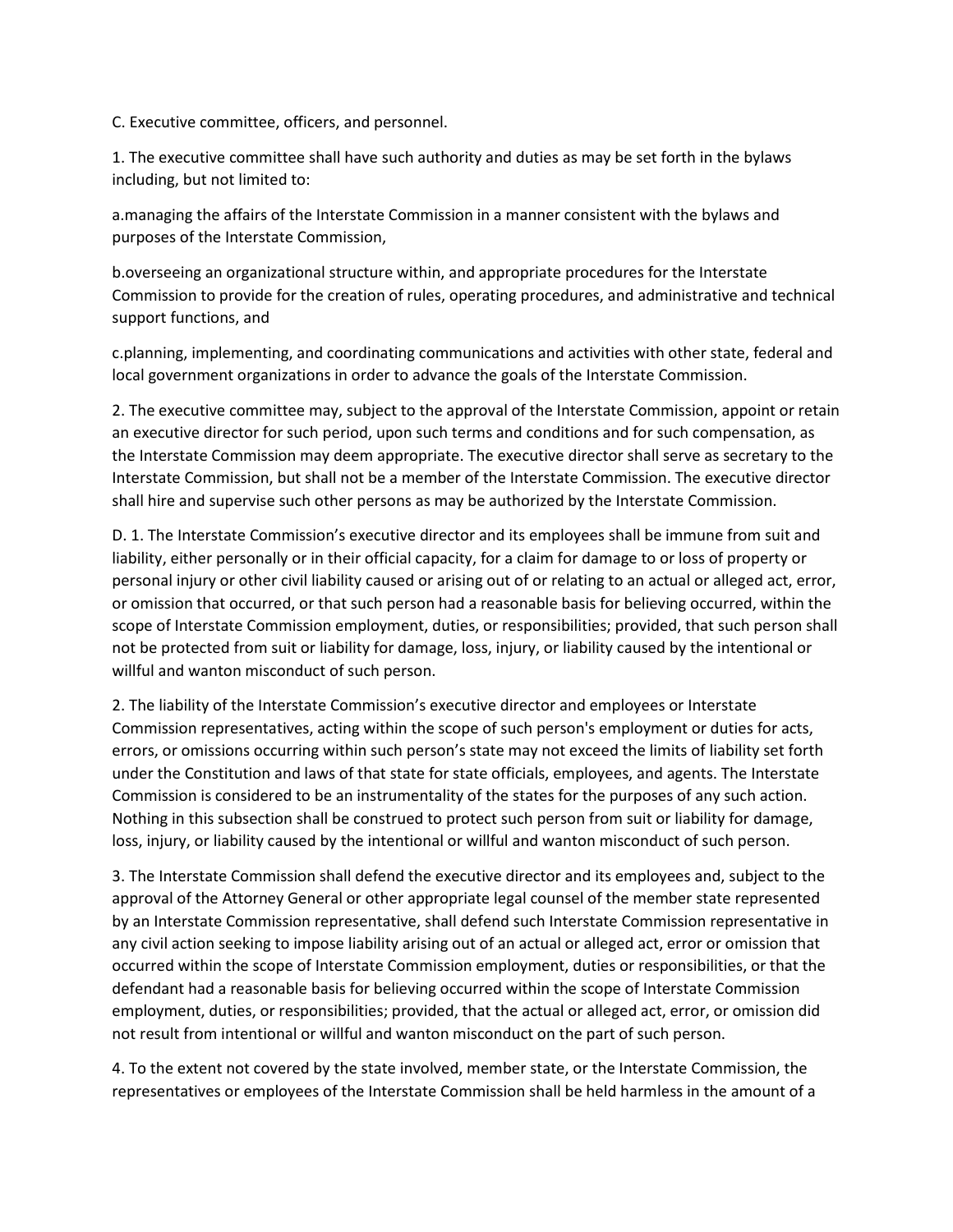settlement or judgment, including attorney fees and costs, obtained against such persons arising out of an actual or alleged act, error, or omission that occurred within the scope of Interstate Commission employment, duties, or responsibilities, or that such persons had a reasonable basis for believing occurred within the scope of Interstate Commission employment, duties, or responsibilities; provided, that the actual or alleged act, error, or omission did not result from intentional or willful and wanton misconduct on the part of such persons.

### ARTICLE XII. RULEMAKING FUNCTIONS

## OF THE INTERSTATE COMMISSION

A. The Interstate Commission shall promulgate reasonable rules in order to effectively and efficiently achieve the purposes of this compact. Notwithstanding the foregoing, in the event the Interstate Commission exercises its rulemaking authority in a manner that is beyond the scope of the purposes of this act, or the powers granted hereunder, then such an action by the Interstate Commission shall be invalid and have no force or effect.

B. Rules shall be made pursuant to a rulemaking process that substantially conforms to the "Model State Administrative Procedure Act" of 1981 Act, Uniform Laws Annotated, Vol. 15, p. 1 (2000) as amended, as may be appropriate to the operations of the Interstate Commission.

C. Not later than thirty (30) days after a rule is promulgated, any person may file a petition for judicial review of the rule; provided, that the filing of such a petition shall not stay or otherwise prevent the rule from becoming effective unless the court finds that the petitioner has a substantial likelihood of success. The court shall give deference to the actions of the Interstate Commission consistent with applicable law and shall not find the rule to be unlawful if the rule represents a reasonable exercise of the Interstate Commission's authority.

D. If a majority of the Legislatures of the compacting states rejects a rule by enactment of a statute or resolution in the same manner used to adopt the compact, then such rule shall have no further force and effect in any compacting state.

ARTICLE XIII. OVERSIGHT,

# ENFORCEMENT, AND DISPUTE RESOLUTION

A. Oversight.

1. The executive, legislative and judicial branches of state government in each member state shall enforce this compact and shall take all actions necessary and appropriate to effectuate the compact's purposes and intent. The provisions of this compact and the rules promulgated hereunder shall have standing as administrative rules.

2. All courts shall take judicial notice of the compact and the rules in any judicial or administrative proceeding in a member state pertaining to the subject matter of this compact which may affect the powers, responsibilities or actions of the Interstate Commission.

3. The Interstate Commission shall be entitled to receive all service of process in any such proceeding and shall have standing to intervene in the proceeding for all purposes. Failure to provide service of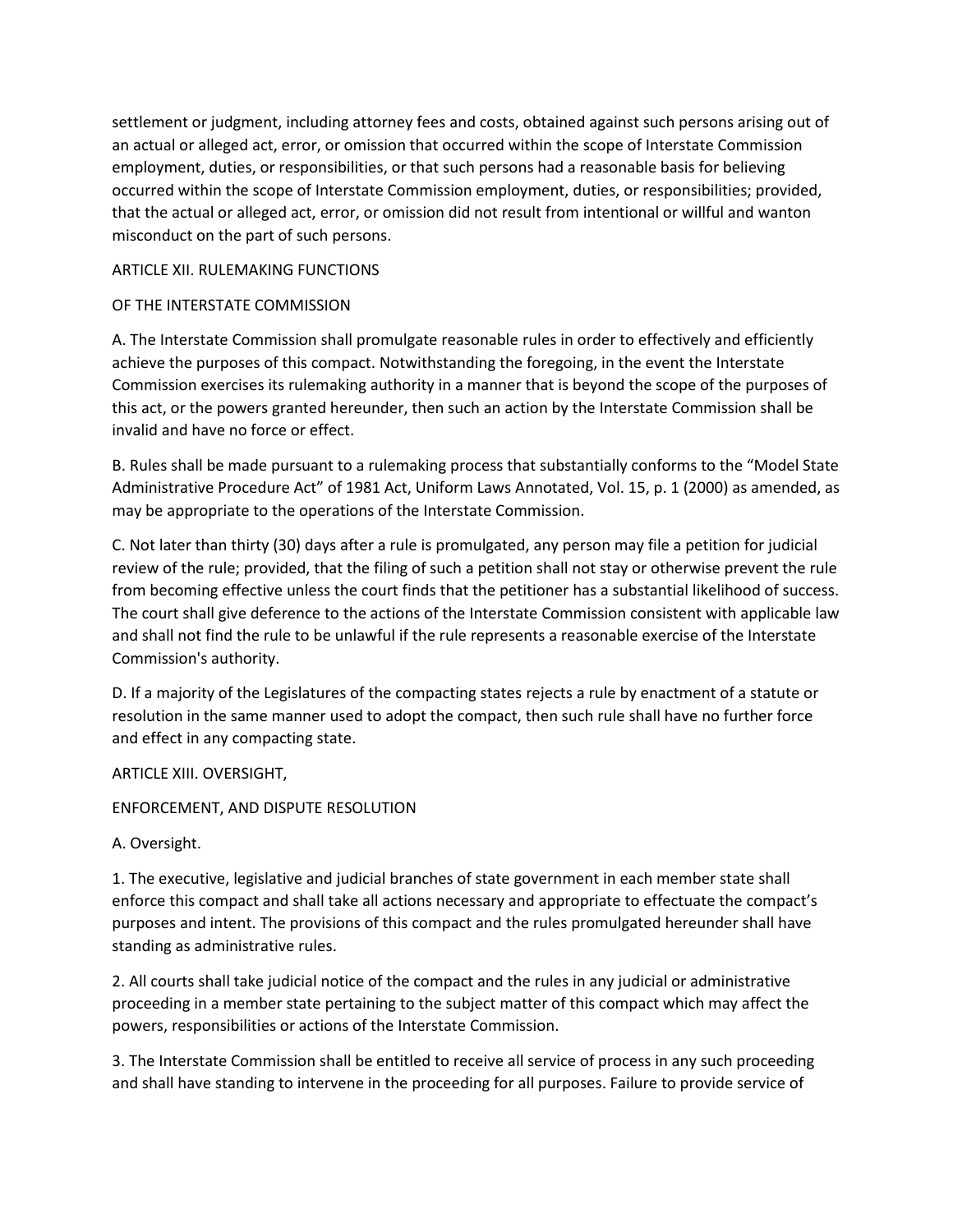process to the Interstate Commission shall render a judgment or order void as to the Interstate Commission, this compact or promulgated rules.

B. Default, technical assistance, suspension and termination.

If the Interstate Commission determines that a member state has defaulted in the performance of its obligations or responsibilities under this compact, or the bylaws or promulgated rules, the Interstate Commission shall:

1. Provide written notice to the defaulting state and other member states, of the nature of the default, the means of curing the default and any action taken by the Interstate Commission. The Interstate Commission shall specify the conditions by which the defaulting state must cure its default;

2. Provide remedial training and specific technical assistance regarding the default;

3. If the defaulting state fails to cure the default, the defaulting state shall be terminated from the compact upon an affirmative vote of a majority of the member states and all rights, privileges and benefits conferred by this compact shall be terminated from the effective date of termination. A cure of the default does not relieve the offending state of obligations or liabilities incurred during the period of the default;

4. Suspension or termination of membership in the compact shall be imposed only after all other means of securing compliance have been exhausted. Notice of intent to suspend or terminate shall be given by the Interstate Commission to the Governor, the majority and minority leaders of the defaulting state's Legislature, and each of the member states;

5. The state which has been suspended or terminated is responsible for all assessments, obligations and liabilities incurred through the effective date of suspension or termination including obligations, the performance of which extends beyond the effective date of suspension or termination;

6. The Interstate Commission shall not bear any costs relating to any state that has been found to be in default or which has been suspended or terminated from the compact, unless otherwise mutually agreed upon in writing between the Interstate Commission and the defaulting state; and

7. The defaulting state may appeal the action of the Interstate Commission by petitioning the U.S. District Court for the District of Columbia or the federal district where the Interstate Commission has its principal offices. The prevailing party shall be awarded all costs of such litigation including reasonable attorney fees.

C. Dispute resolution.

1. The Interstate Commission shall attempt, upon the request of a member state, to resolve disputes which are subject to the compact and which may arise among member states and between member and nonmember states.

2. The Interstate Commission shall promulgate a rule providing for both mediation and binding dispute resolution for disputes as appropriate.

D. Enforcement.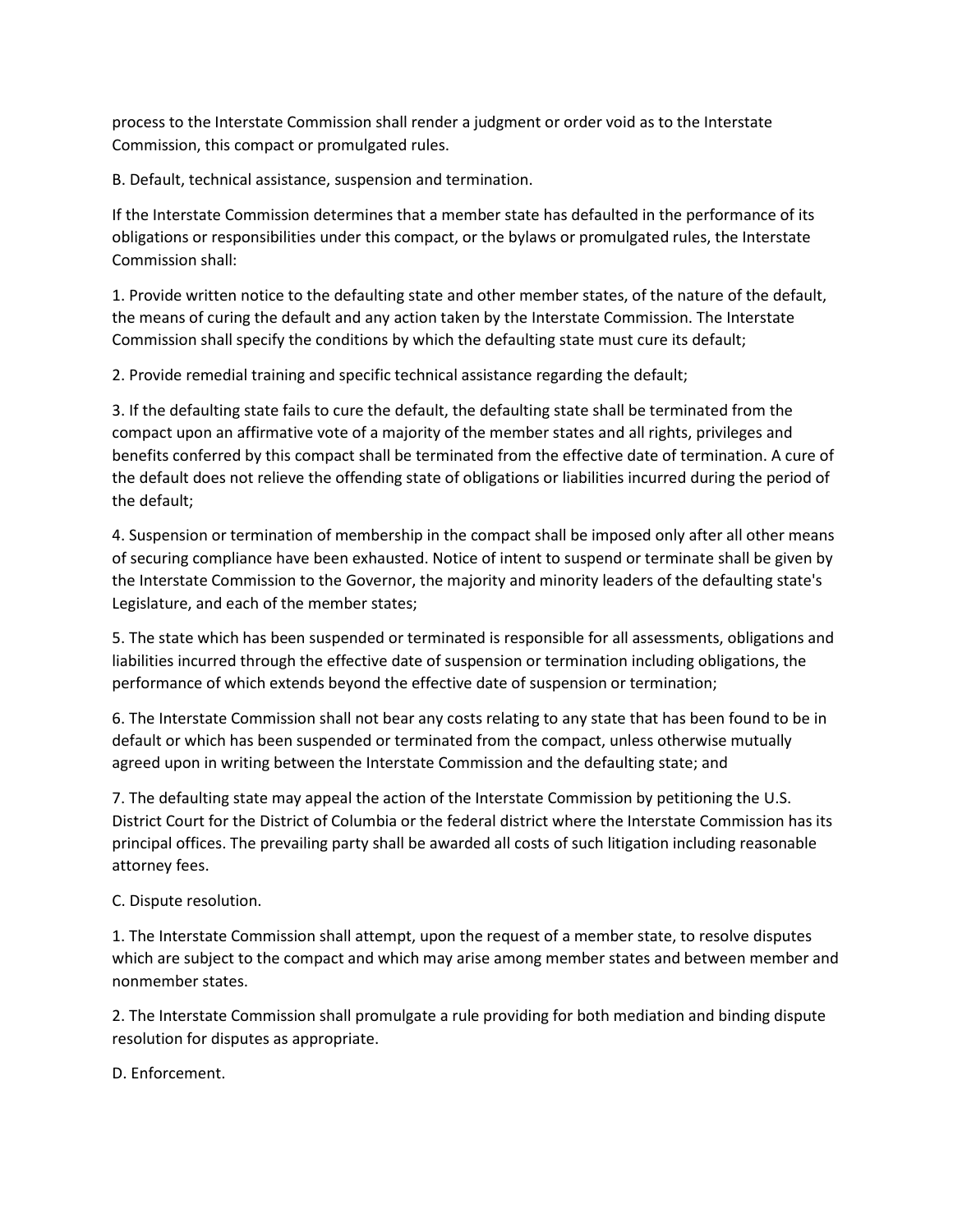1. The Interstate Commission, in the reasonable exercise of its discretion, shall enforce the provisions and rules of this compact.

2. The Interstate Commission may, by majority vote of the members, initiate legal action in the United States District Court for the District of Columbia or, at the discretion of the Interstate Commission, in the federal district where the Interstate Commission has its principal offices, to enforce compliance with the provisions of the compact, its promulgated rules and bylaws, against a member state in default. The relief sought may include both injunctive relief and damages. In the event judicial enforcement is necessary, the prevailing party shall be awarded all costs of such litigation including reasonable attorney fees.

3. The remedies herein shall not be the exclusive remedies of the Interstate Commission. The Interstate Commission may avail itself of any other remedies available under state law or the regulation of a profession.

ARTICLE XIV. FINANCING OF THE INTERSTATE COMMISSION

A. The Interstate Commission shall pay, or provide for the payment of the reasonable expenses of its establishment, organization and ongoing activities.

B. The Interstate Commission may levy on and collect an annual assessment from each member state to cover the cost of the operations and activities of the Interstate Commission and its staff which must be in a total amount sufficient to cover the Interstate Commission's annual budget as approved each year. The aggregate annual assessment amount shall be allocated based upon a formula to be determined by the Interstate Commission, which shall promulgate a rule binding upon all member states.

C. The Interstate Commission shall not incur obligations of any kind prior to securing the funds adequate to meet the same; nor shall the Interstate Commission pledge the credit of any of the member states, except by and with the authority of the member state.

D. The Interstate Commission shall keep accurate accounts of all receipts and disbursements. The receipts and disbursements of the Interstate Commission shall be subject to the audit and accounting procedures established under its bylaws. However, all receipts and disbursements of funds handled by the Interstate Commission shall be audited yearly by a certified or licensed public accountant, and the report of the audit shall be included in and become part of the annual report of the Interstate Commission.

#### ARTICLE XV. MEMBER STATES, EFFECTIVE DATE AND AMENDMENT

A. Any state is eligible to become a member state.

B. The compact shall become effective and binding upon legislative enactment of the compact into law by no less than ten of the states. The effective date shall be no earlier than December 1, 2007. Thereafter it shall become effective and binding as to any other member state upon enactment of the compact into law by that state. The governors of nonmember states or their designees shall be invited to participate in the activities of the Interstate Commission on a nonvoting basis prior to adoption of the compact by all states.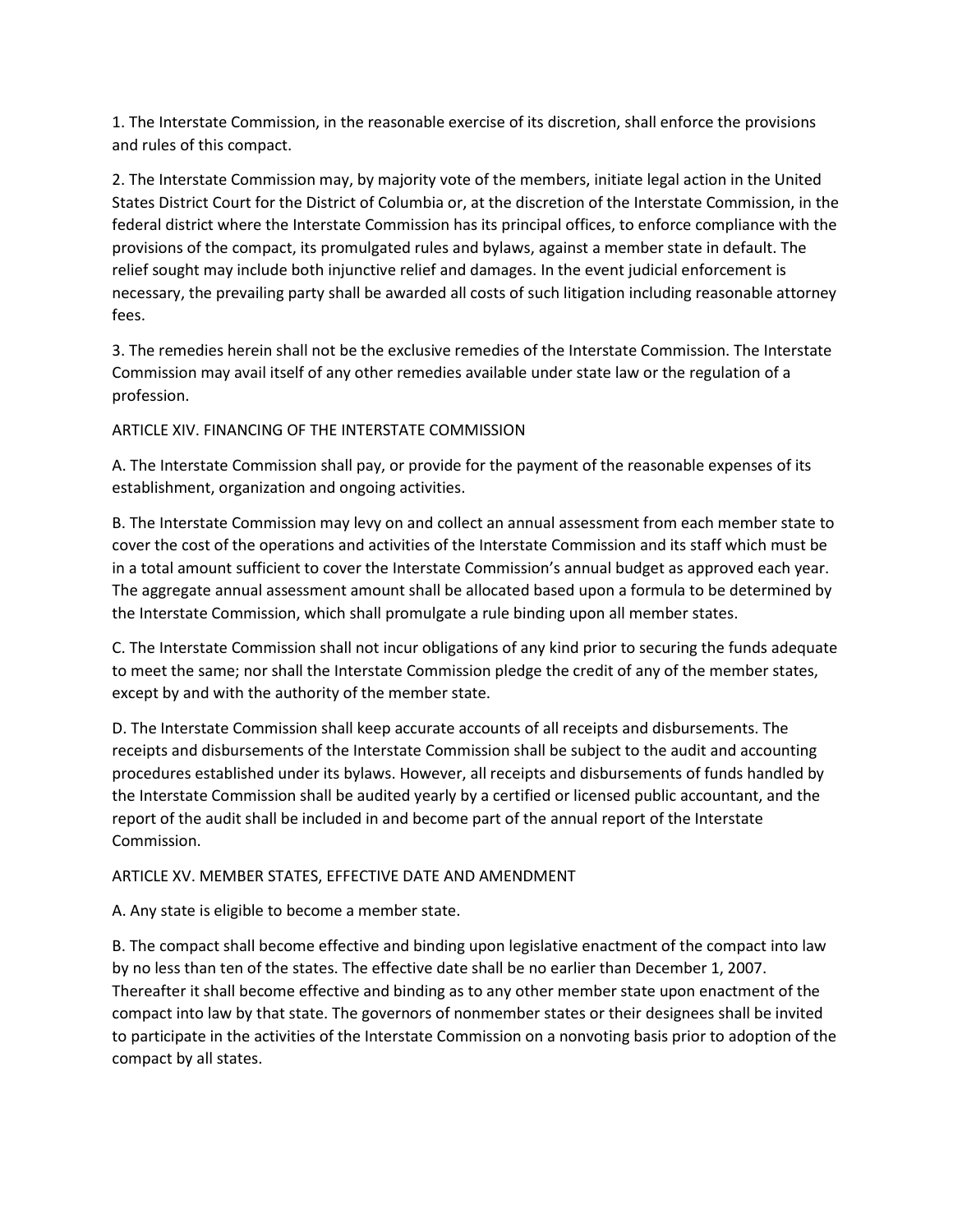C. The Interstate Commission may propose amendments to the compact for enactment by the member states. No amendment shall become effective and binding upon the Interstate Commission and the member states unless and until it is enacted into law by unanimous consent of the member states.

ARTICLE XVI. WITHDRAWAL AND DISSOLUTION

A. Withdrawal.

1. Once effective, the compact shall continue in force and remain binding upon each and every member state; provided, that a member state may withdraw from the compact by specifically repealing the statute which enacted the compact into law.

2. Withdrawal from this compact shall be by the enactment of a statute repealing the same, but shall not take effect until one (1) year after the effective date of such statute and until written notice of the withdrawal has been given by the withdrawing state to the Governor of each other member jurisdiction.

3. The withdrawing state shall immediately notify the chairperson of the Interstate Commission in writing upon the introduction of legislation repealing this compact in the withdrawing state. The Interstate Commission shall notify the other member states of the withdrawing state's intent to withdraw within sixty (60) days of its receipt thereof.

4. The withdrawing state is responsible for all assessments, obligations and liabilities incurred through the effective date of withdrawal, including obligations, the performance of which extends beyond the effective date of withdrawal.

5. Reinstatement following withdrawal of a member state shall occur upon the withdrawing state reenacting the compact or upon such later date as determined by the Interstate Commission.

B. Dissolution of compact.

1. This compact shall dissolve effective upon the date of the withdrawal or default of the member state which reduces the membership in the compact to one member state.

2. Upon the dissolution of this compact, the compact becomes null and void and shall be of no further force or effect, and the business and affairs of the Interstate Commission shall be concluded and surplus funds shall be distributed in accordance with the bylaws.

# ARTICLE XVII. SEVERABILITY AND CONSTRUCTION

A. The provisions of this compact shall be severable and, if any phrase, clause, sentence or provision is deemed unenforceable, the remaining provisions of the compact shall be enforceable.

B. The provisions of this compact shall be liberally construed to effectuate its purposes.

C. Nothing in this compact shall be construed to prohibit the applicability of other interstate compacts to which the states are members.

#### ARTICLE XVIII. BINDING EFFECT OF COMPACT AND OTHER LAWS

A. Other laws.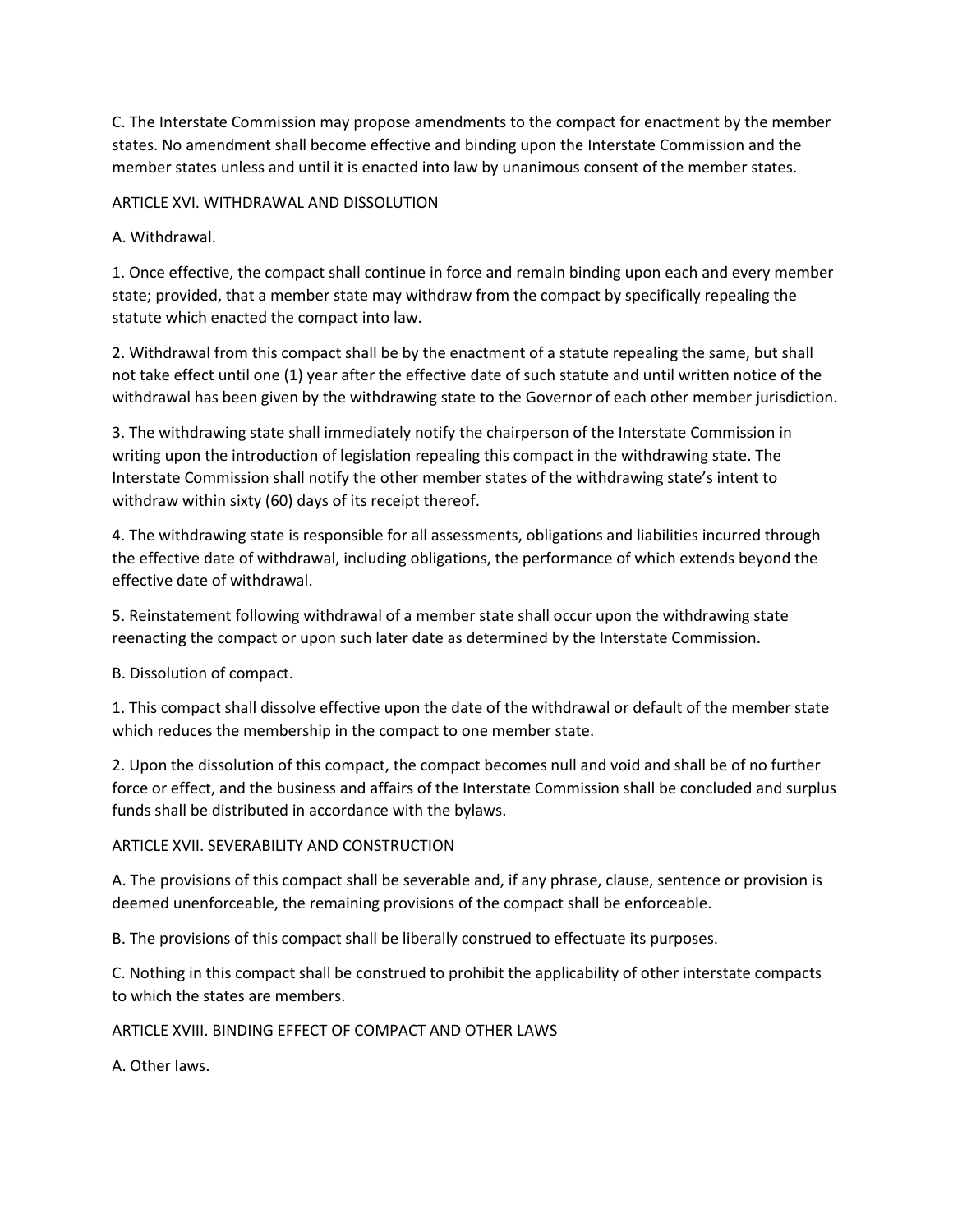1. Nothing herein prevents the enforcement of any other law of a member state that is not inconsistent with this compact.

2. All member states' laws conflicting with this compact are superseded to the extent of the conflict.

B. Binding effect of the compact.

1. All lawful actions of the Interstate Commission, including all rules and bylaws promulgated by the Interstate Commission, are binding upon the member states.

2. All agreements between the Interstate Commission and the member states are binding in accordance with their terms.

3. In the event any provision of this compact exceeds the constitutional limits imposed on the Legislature of any member state, such provision shall be ineffective to the extent of the conflict with the constitutional provision in question in that member state.

Added by Laws 2008, c. 435, § 2, eff. July 1, 2008.

## **§70-510.2. Oklahoma State Council for Educational Opportunity for Military Children.**

## **Universal Citation:** [70 OK Stat § 70-510.2 \(2015\)](http://law.justia.com/citations.html)

A. There is hereby created the Oklahoma State Council for Educational Opportunity for Military Children in accordance with Article VIII of the Interstate Compact on Educational Opportunity for Military Children. The Council shall consist of:

1. The compact commissioner, as provided for in subsection G of this section;

2. The military family education liaison who shall be a nonvoting member, as provided for in subsection G of this section;

3. The State Superintendent of Public Instruction or a designee; and

4. Five appointed members as follows:

a.one member of the Senate, who shall serve an initial term of three (3) years, who shall be appointed by the President Pro Tempore of the Senate,

b.one member of the House of Representatives, who shall serve an initial term of three (3) years, who shall be appointed by the Speaker of the House of Representatives,

c.one superintendent of a school district with a high concentration of military children, who shall serve an initial term of two (2) years, who shall be appointed by the Speaker of the House of Representatives,

d.a representative of a military installation located in this state, who shall serve an initial term of two (2) years, who shall be appointed by the President Pro Tempore of the Senate, and

e.a member of the State Board of Education, who shall serve an initial term of one (1) year, who shall be appointed by the Governor.

B. Except for the initial appointments, appointed members shall be appointed for three-year terms. The members appointed to initial terms shall serve staggered terms as prescribed in this section. Terms of